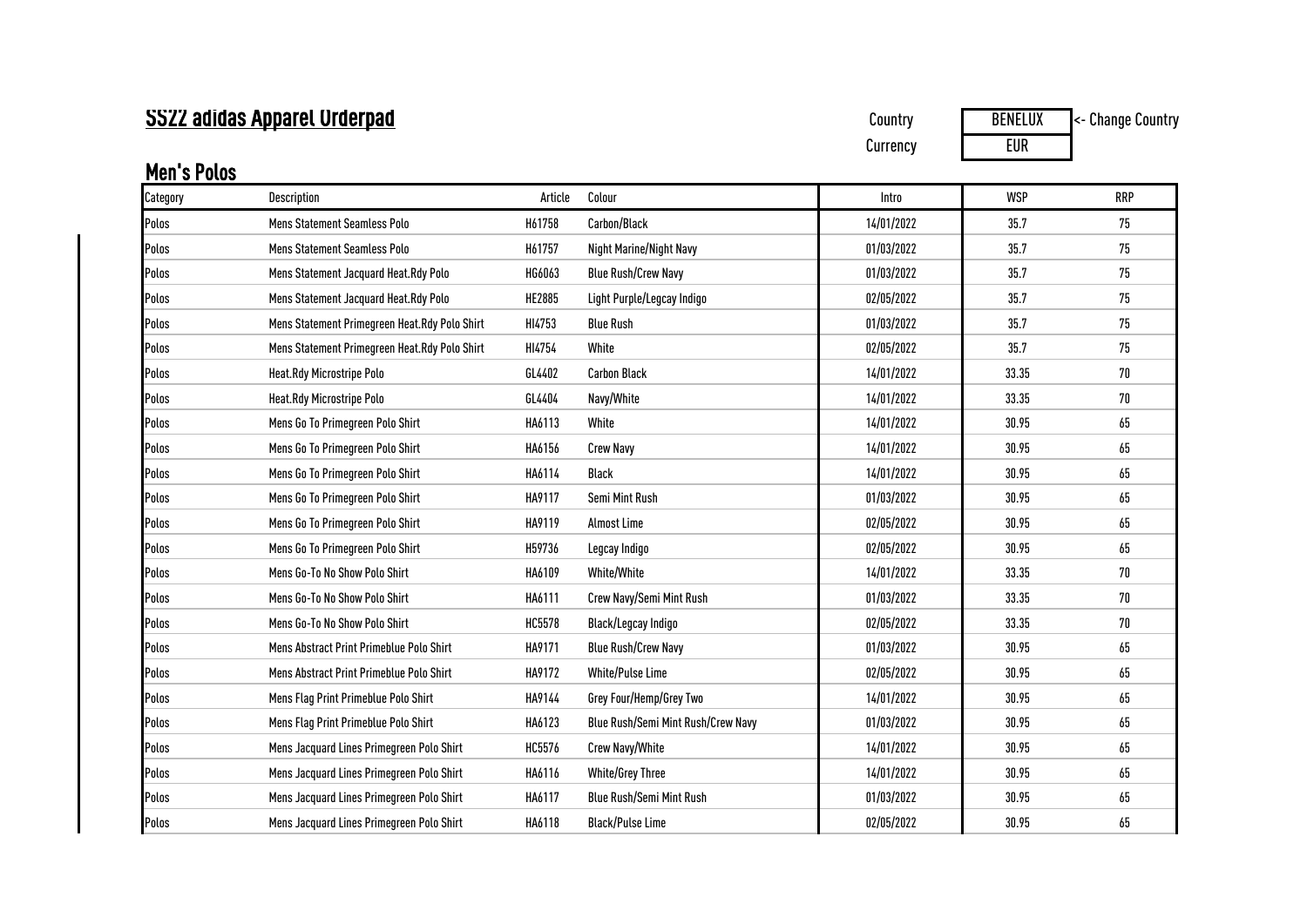| Polos             | Mens Primeblue Sport Collar Polo Shirt         | HA6159        | <b>Black</b>           | 14/01/2022 | 30.95 | 65              |
|-------------------|------------------------------------------------|---------------|------------------------|------------|-------|-----------------|
| Polos             | Mens Primeblue Sport Collar Polo Shirt         | HA9142        | <b>Crew Navy</b>       | 14/01/2022 | 30.95 | 65              |
| Polos             | Mens Primeblue Sport Collar Polo Shirt         | HA6158        | White                  | 14/01/2022 | 30.95 | 65              |
| Polos             | Mens Primeblue Sport Collar Polo Shirt         | HA1468        | Semi Mint Rush         | 01/03/2022 | 30.95 | 65              |
| Polos             | Mens Moss Stitch Primegreen Polo Shirt         | HE2895        | <b>Blue Rush/White</b> | 01/03/2022 | 30.95 | 65              |
| Polos             | Mens Moss Stitch Primegreen Polo Shirt         | HE2896        | Pulse Lime/White       | 02/05/2022 | 30.95 | 65              |
| Polos             | Mens Ottoman Stripe Primegreen Polo Shirt      | HA9159        | Crew Navy/White        | 14/01/2022 | 30.95 | 65              |
| Polos             | Mens Ottoman Stripe Primegreen Polo Shirt      | HA9167        | Grey Two/White         | 14/01/2022 | 30.95 | 65              |
| Polos             | Mens Ottoman Stripe Primegreen Polo Shirt      | HA9165        | <b>Black/Grey Six</b>  | 14/01/2022 | 30.95 | 65              |
| Polos             | Mens Two Color Stripe Primegreen Polo Shirt LC | HI5182        |                        |            | 23.8  | $50\,$          |
| Polos             | Mens Two Color Stripe Primegreen Polo Shirt LC | HI5181        |                        |            | 23.8  | $50\,$          |
| Polos             | Mens Two Color Stripe Primegreen Polo Shirt LC | HI5180        |                        |            | 23.8  | 50              |
| Polos             | Mens Two Color Stripe Primegreen Polo Shirt LC | HI5179        |                        |            | 23.8  | $50\,$          |
| Polos             | Mens Two Color Stripe Primegreen Polo Shirt    | <b>HE2298</b> | Crew Navy/White        | 14/01/2022 | 23.8  | 50              |
| Polos             | Mens Two Color Stripe Primegreen Polo Shirt    | H56794        | <b>Black/Grey Six</b>  | 14/01/2022 | 23.8  | $50\,$          |
| Polos             | Mens Two Color Stripe Primegreen Polo Shirt    | H56792        | Crew Navy/Blue Rush    | 01/03/2022 | 23.8  | 50 <sup>°</sup> |
| Polos             | Mens Two Color Stripe Primegreen Polo Shirt    | H56790        | Pulse Lime/White       | 02/05/2022 | 23.8  | 50              |
| Polos             | Ultimate 365 Solid Left Chest                  | GM4122        | White                  | 01/12/2021 | 23.8  | 50              |
| Polos             | Ultimate365 Solid Left Chest                   | GM4133        | <b>Crew Navy</b>       | 01/12/2021 | 23.8  | 50              |
| Polos             | Ultimate 365 Solid Left Chest                  | GM4014        | <b>Black</b>           | 01/12/2021 | 23.8  | 50              |
| Polos             | Ultimate365 Solid Left Chest                   | HA6230        | <b>Blue Rush</b>       | 01/03/2022 | 23.8  | 50              |
| <sup>o</sup> olos | Ultimate365 Solid                              | GM0106        | <b>Crew Navy</b>       | 01/12/2021 | 23.8  | 50              |
| Polos             | Ultimate365 Solid                              | GM0096        | White                  | 01/12/2021 | 23.8  | 50              |
| <sup>o</sup> olos | Ultimate365 Solid                              | GM0091        | <b>Black</b>           | 01/12/2021 | 23.8  | 50              |
| <sup>o</sup> olos | Ultimate365 Solid                              | HA6224        | <b>Blue Rush</b>       | 01/03/2022 | 23.8  | 50              |
| <sup>o</sup> los  | Adidas Performance Polo                        | GQ3124        | White                  | 01/12/2021 | 19.05 | 40              |
| Polos             | <b>Adidas Performance Polo</b>                 | GQ3122        | <b>Collegiate Navy</b> | 01/12/2021 | 19.05 | 40              |
| <sup>o</sup> los  | <b>Adidas Performance Polo</b>                 | GQ3118        | <b>Collegiate Red</b>  | 01/12/2021 | 19.05 | 40              |
| <sup>o</sup> olos | <b>Adidas Performance Polo</b>                 | GQ3114        | Black                  | 01/12/2021 | 19.05 | 40              |
| <sup>2</sup> olos | <b>Adidas Performance Polo</b>                 | GQ3115        | <b>Bright Orange</b>   | 01/12/2021 | 19.05 | 40              |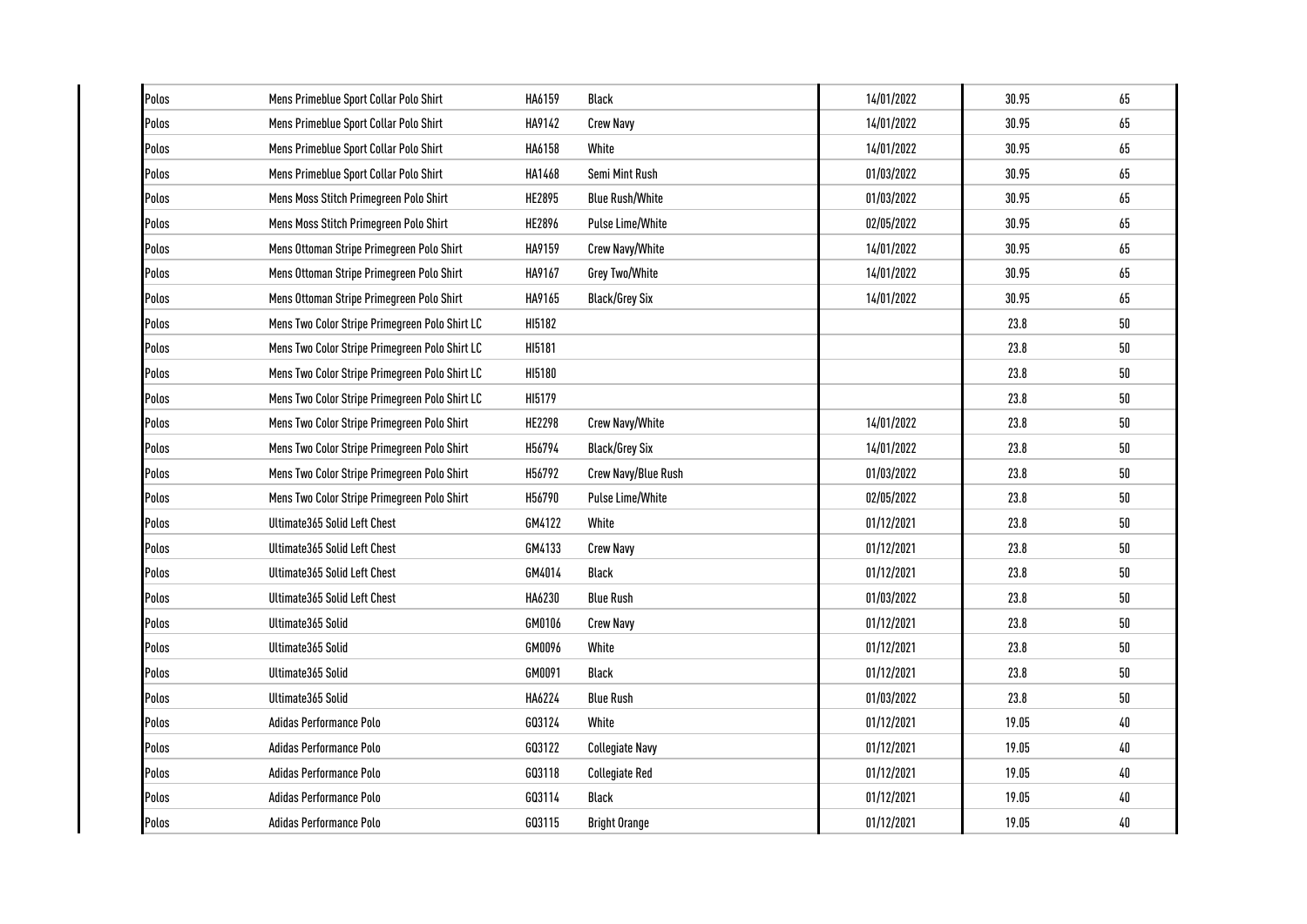| <b>Polos</b> | Adidas Performance Polo | GQ3127 | Grey Three              | 01/12/2021 | 19.05 | 40 |
|--------------|-------------------------|--------|-------------------------|------------|-------|----|
| Polos        | Adidas Performance Polo | GQ3117 | Clear Sky               | 01/12/2021 | 19.05 | 40 |
| Polos        | Adidas Performance Polo | GQ3120 | Green                   | 01/12/2021 | 19.05 | 40 |
| Polos        | Adidas Performance Polo | GQ3121 | Real Magenta            | 01/12/2021 | 19.05 | 40 |
| Polos        | Adidas Performance Polo | G03123 | Solar Pink              | 01/12/2021 | 19.05 | 40 |
| Polos        | Adidas Performance Polo | GQ3119 | <b>Collegiate Royal</b> | 01/12/2021 | 19.05 | 40 |
| Polos        | Adidas Performance Polo | GQ3116 | <b>Bright Yellow</b>    | 01/12/2021 | 19.05 | 40 |

## Men's Layering & Outerwear

| Category | Description                                   | Article       | Colour                 | Intro      | <b>WSP</b> | <b>RRP</b> |
|----------|-----------------------------------------------|---------------|------------------------|------------|------------|------------|
| Layering | Long Sleeve Thermal Polo Shirt                | GU2669        | <b>Black</b>           | 01/12/2021 | 42.85      | 90         |
| Layering | Long Sleeve Thermal Polo Shirt                | GU2668        | <b>Crew Navy</b>       | 01/12/2021 | 42.85      | 90         |
| Layering | Mens Primeknit Quarter Zip Pullover           | H61759        | Black                  | 14/01/2022 | 47.6       | 100        |
| Layering | Mens Primeknit Quarter Zip Pullover           | <b>HE2889</b> | <b>Crew Navy</b>       | 14/01/2022 | 47.6       | 100        |
| Layering | Mens Anorak Primeblue Quarter Zip Pullover    | HG8832        | <b>Crew Navy</b>       | 01/03/2022 | 47.6       | 100        |
| Layering | Mens Anorak Primeblue Quarter Zip Pullover    | HA9141        | <b>Black</b>           | 02/05/2022 | 47.6       | 100        |
| Layering | Mens Go-To Primeblue Cardigan                 | HA9108        | <b>Black</b>           | 14/01/2022 | 38.1       | 80         |
| Layering | Mens Go-To Primeblue Cardigan                 | HA9101        | <b>Crew Navy</b>       | 14/01/2022 | 38.1       | 80         |
| Layering | Cold.Rdy 1/4 Zip                              | GR3090        | <b>Crew Navy</b>       | 01/12/2021 | 38.1       | 80         |
| Layering | Cold.Rdy 1/4 Zip                              | GU5113        | Black                  | 01/12/2021 | 38.1       | 80         |
| Layering | Mens Go-To Crewneck Primegreen Pullover       | HG8835        | Crew Navy/Grey Three   | 14/01/2022 | 33.35      | 70         |
| Layering | Mens Go-To Crewneck Primegreen Pullover       | HG8837        | Black/Grey Six         | 14/01/2022 | 33.35      | 70         |
| Layering | Mens Go-To Crewneck Primegreen Pullover       | HG8833        | Grey Two/White         | 14/01/2022 | 33.35      | 70         |
| Layering | Mens Go-To Crewneck Primegreen Pullover       | HG8836        | Magic Lime/Almost Lime | 02/05/2022 | 33.35      | 70         |
| Layering | Mens Go-To Recycled Materials Full Zip Jacket | HA9160        | Black                  | 14/01/2022 | 42.85      | 90         |
| Layering | Mens Go-To Recycled Materials Full Zip Jacket | HA9162        | <b>Crew Navy</b>       | 14/01/2022 | 42.85      | 90         |
| Layering | Dwr Quarter Zip                               | H53965        | <b>Black</b>           | 01/12/2021 | 33.35      | 70         |
| Layering | Dwr Quarter Zip                               | GR3105        | <b>Crew Navy</b>       | 01/12/2021 | 33.35      | 70         |
| Layering | Dwr Quarter Zip                               | HC5575        | Grey Six               | 14/01/2022 | 33.35      | 70         |
| Layering | Dwr Quarter Zip                               | GU5090        | White                  | 01/12/2021 | 33.35      | 70         |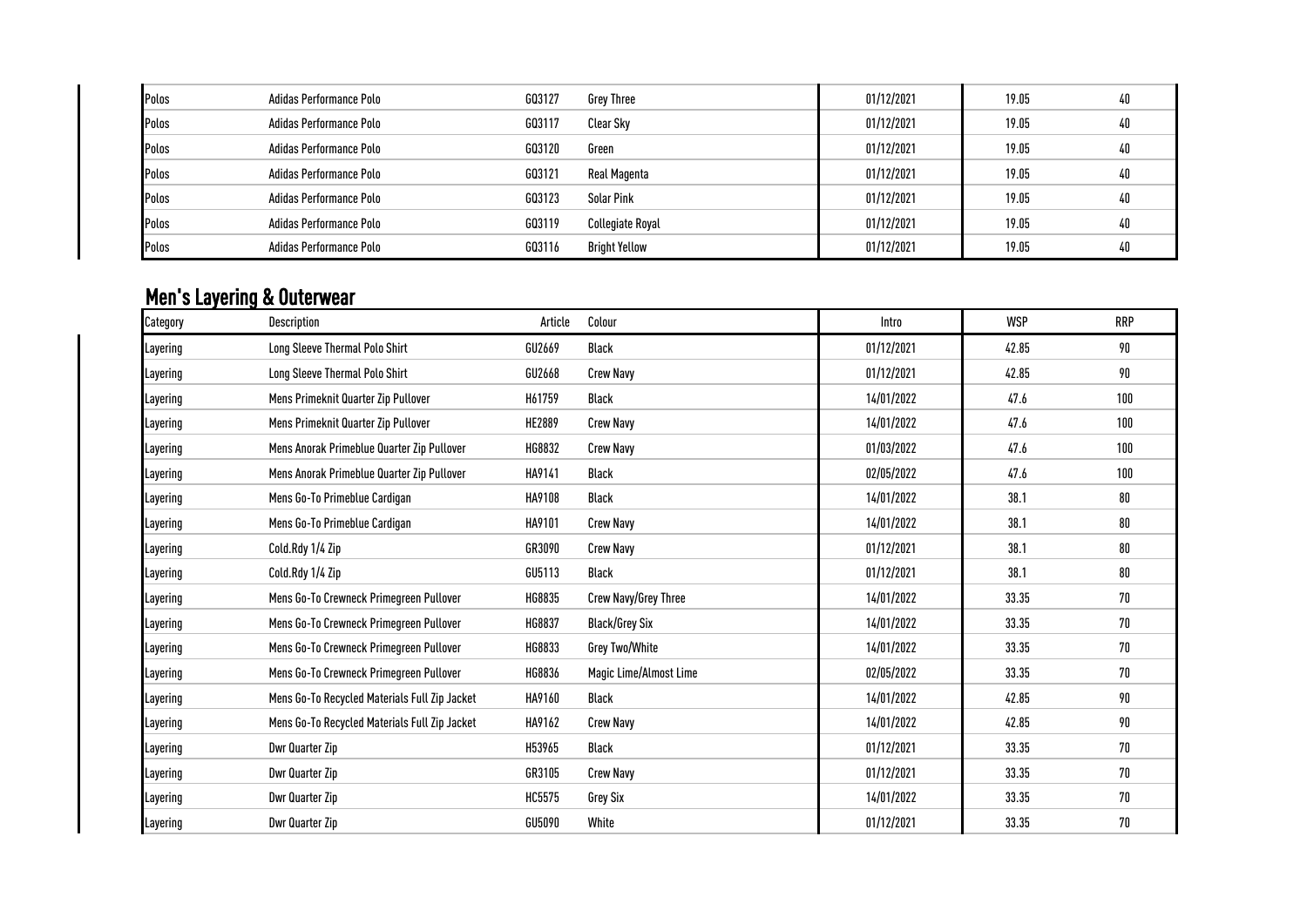| Layering | Dwr Quarter Zip                             | HC5574 | <b>Blue Rush</b>           | 01/03/2022 | 33.35 | 70     |
|----------|---------------------------------------------|--------|----------------------------|------------|-------|--------|
| Layering | Dwr Quarter Zip                             | HA6136 | Legcay Indigo              | 02/05/2022 | 33.35 | $70\,$ |
| Layering | Mens Color Block Quarter Zip Pullover       | HC5573 | Grey Six/Black             | 14/01/2022 | 30.95 | 65     |
| Layering | Mens Color Block Quarter Zip Pullover       | HE5453 | <b>White/Black</b>         | 14/01/2022 | 30.95 | 65     |
| Layering | Mens Color Block Quarter Zip Pullover       | HG8831 | Grey Three/Crew Navy       | 14/01/2022 | 30.95 | 65     |
| Layering | Mens Color Block Quarter Zip Pullover       | HE5452 | <b>Blue Rush/Crew Navy</b> | 01/03/2022 | 30.95 | 65     |
| Layering | Mens Color Block Quarter Zip Pullover       | HC5572 | <b>Black/Pulse Lime</b>    | 02/05/2022 | 30.95 | 65     |
| Layering | Mens Primegreen Upf Quarter Zip Pullover Lc | HF2974 | Crew Navy/White            | 14/01/2022 | 26.2  | 55     |
| Layering | Mens Primegreen Upf Quarter Zip Pullover Lc | HC5582 | Grey Three/Black           | 14/01/2022 | 26.2  | 55     |
| Layering | Mens Primegreen Upf Quarter Zip Pullover Lc | H56800 | Semi Mint Rush/Crew Navy   | 01/03/2022 | 26.2  | 55     |
| Layering | Mens Primegreen Upf Quarter Zip Pullover Lc | H56801 | <b>Black/Pulse Lime</b>    | 02/05/2022 | 26.2  | 55     |
| Layering | Mens Primegreen Upf Quarter Zip Pullover    | H54060 | <b>Black</b>               | 14/01/2022 | 26.2  | 55     |
| Layering | Mens Primegreen Upf Quarter Zip Pullover    | HC6636 | <b>Crew Navy</b>           | 14/01/2022 | 26.2  | 55     |
| Layering | Mens Primegreen Upf Quarter Zip Pullover    | H54062 | Semi Mint Rush             | 01/03/2022 | 26.2  | 55     |
| Layering | Mens Deboss Primegreen Quarter Zip Pullover | HA9120 | <b>Black</b>               | 14/01/2022 | 26.2  | 55     |
| Layering | Mens Deboss Primegreen Quarter Zip Pullover | HA9118 | <b>Crew Navy</b>           | 01/03/2022 | 26.2  | 55     |
| Layering | Novelty Golf Hoodie                         | GR3091 | <b>Crew Navy</b>           | 01/12/2021 | 30.95 | 65     |
| Layering | <b>Novelty Golf Hoodie</b>                  | GS9450 | <b>Black</b>               | 01/12/2021 | 30.95 | 65     |
| Layering | Novelty Golf Hoodie                         | GS9451 | White                      | 01/12/2021 | 30.95 | 65     |
| Layering | Novelty Golf Hoodie                         | HA6138 | <b>Blue Rush</b>           | 01/03/2022 | 30.95 | 65     |
| Layering | Club Quarter Zip                            | GM4299 | <b>Crew Navy</b>           | 01/12/2021 | 33.35 | 70     |
| Layering | Club Quarter Zip                            | GM4298 | Black                      | 01/12/2021 | 33.35 | 70     |
| Layering | <b>Club Quarter Zip</b>                     | GL0141 | White                      | 01/12/2021 | 33.35 | 70     |
| Layering | Club Quarter Zip                            | GM4127 | <b>Team Power Red</b>      | 01/12/2021 | 33.35 | 70     |
| Layering | Club Quarter Zip Vest                       | GH7081 | <b>Crew Navy</b>           | 01/12/2021 | 30.95 | 65     |
| Layering | Club Quarter Zip Vest                       | GH7080 | <b>Black</b>               | 01/12/2021 | 30.95 | 65     |

## Men's Bottoms

| Category | Description | Article | Colour | Intro | <b>WSP</b> | <b>RRP</b> |
|----------|-------------|---------|--------|-------|------------|------------|
|----------|-------------|---------|--------|-------|------------|------------|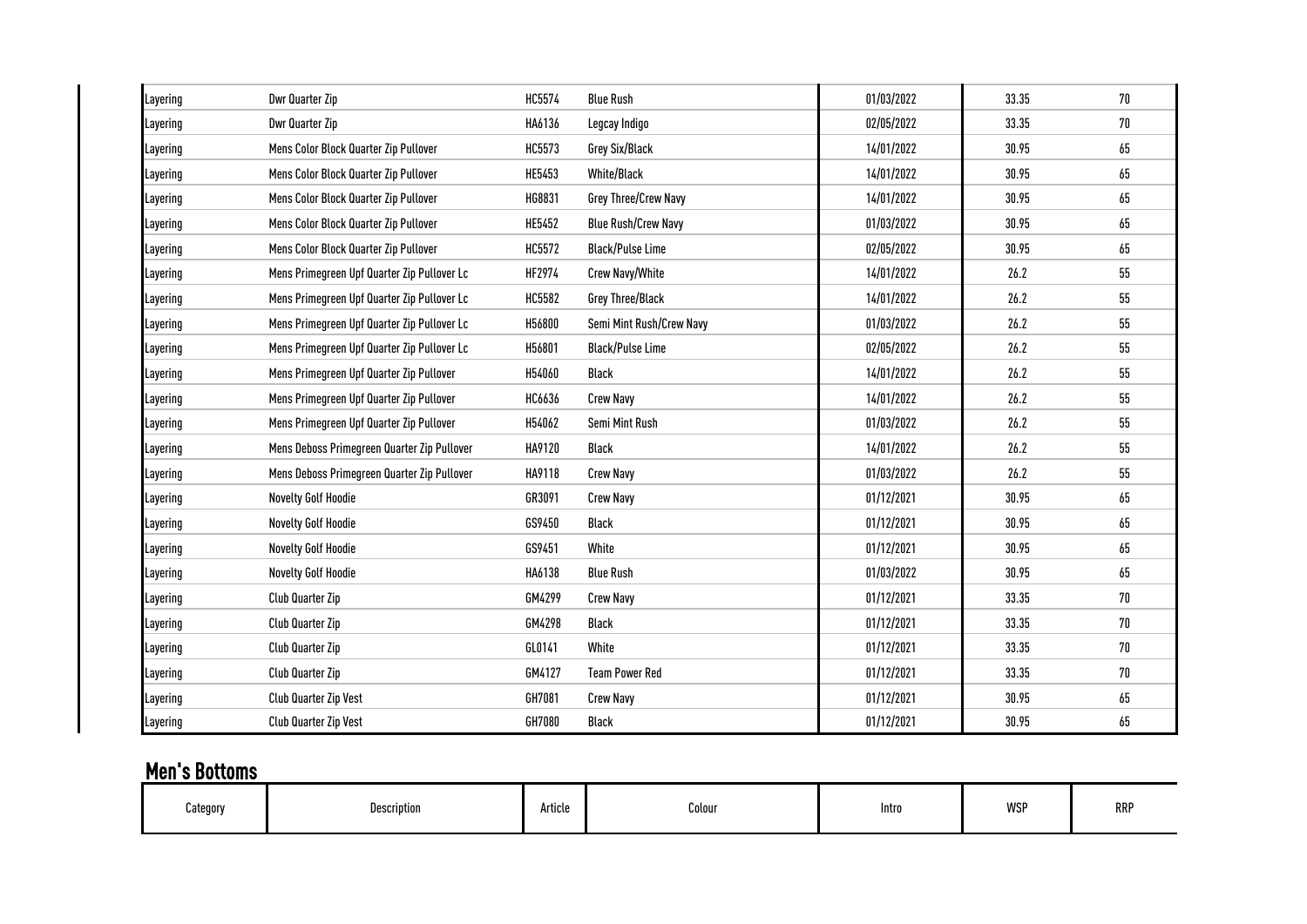| Trousers | <b>Warpknit Tapered Pant</b>        | HA6226 | <b>Black</b>      | 14/01/2022 | 42.85 | 90 |
|----------|-------------------------------------|--------|-------------------|------------|-------|----|
| Trousers | <b>Warpknit Tapered Pant</b>        | HA6226 | <b>Black</b>      | 14/01/2022 | 42.85 | 90 |
| Trousers | <b>Warpknit Tapered Pant</b>        | HA6226 | <b>Black</b>      | 14/01/2022 | 42.85 | 90 |
| Trousers | <b>Warpknit Tapered Pant</b>        | HA6161 | <b>Crew Navy</b>  | 14/01/2022 | 42.85 | 90 |
| Trousers | <b>Warpknit Tapered Pant</b>        | HA6161 | <b>Crew Navy</b>  | 14/01/2022 | 42.85 | 90 |
| Trousers | <b>Warpknit Tapered Pant</b>        | HA6161 | <b>Crew Navy</b>  | 14/01/2022 | 42.85 | 90 |
| Trousers | Mens Go-To Commuter Primegreen Pant | HA6218 | <b>Black</b>      | 14/01/2022 | 38.1  | 80 |
| Trousers | Mens Go-To Commuter Primegreen Pant | HA6218 | Black             | 14/01/2022 | 38.1  | 80 |
| Trousers | Mens Go-To Commuter Primegreen Pant | HA6218 | <b>Black</b>      | 14/01/2022 | 38.1  | 80 |
| Trousers | Mens Go-To Commuter Primegreen Pant | HA6227 | <b>Crew Navy</b>  | 14/01/2022 | 38.1  | 80 |
| Trousers | Mens Go-To Commuter Primegreen Pant | HA6227 | <b>Crew Navy</b>  | 14/01/2022 | 38.1  | 80 |
| Trousers | Mens Go-To Commuter Primegreen Pant | HA6227 | <b>Crew Navy</b>  | 14/01/2022 | 38.1  | 80 |
| Trousers | Mens Go-To Commuter Primegreen Pant | HA6219 | Hemp              | 14/01/2022 | 38.1  | 80 |
| Trousers | Mens Go-To Commuter Primegreen Pant | HA6219 | Hemp              | 14/01/2022 | 38.1  | 80 |
| Trousers | Mens Go-To Commuter Primegreen Pant | HA6219 | Hemp              | 14/01/2022 | 38.1  | 80 |
| Trousers | Pin Roll Pant                       | GM0011 | Black             | 01/12/2021 | 42.85 | 90 |
| Trousers | Pin Roll Pant                       | GM0011 | Black             | 01/12/2021 | 42.85 | 90 |
| Trousers | Pin Roll Pant                       | GM0011 | <b>Black</b>      | 01/12/2021 | 42.85 | 90 |
| Trousers | Pin Roll Pant                       | GM0012 | <b>Crew Navy</b>  | 01/12/2021 | 42.85 | 90 |
| Trousers | Pin Roll Pant                       | GM0012 | <b>Crew Navy</b>  | 01/12/2021 | 42.85 | 90 |
| Trousers | Pin Roll Pant                       | GM0012 | <b>Crew Navy</b>  | 01/12/2021 | 42.85 | 90 |
| Trousers | Go-To Five Pocket Pant              | GM0060 | <b>Black</b>      | 01/12/2021 | 42.85 | 90 |
| Trousers | Go-To Five Pocket Pant              | GM0060 | <b>Black</b>      | 01/12/2021 | 42.85 | 90 |
| Trousers | Go-To Five Pocket Pant              | GM0060 | <b>Black</b>      | 01/12/2021 | 42.85 | 90 |
| Trousers | Go-To Five Pocket Pant              | GM0075 | <b>Crew Navy</b>  | 01/12/2021 | 42.85 | 90 |
| Trousers | Go-To Five Pocket Pant              | GM0075 | <b>Crew Navy</b>  | 01/12/2021 | 42.85 | 90 |
| Trousers | Go-To Five Pocket Pant              | GM0075 | <b>Crew Navy</b>  | 01/12/2021 | 42.85 | 90 |
| Trousers | Go-To Five Pocket Pant              | GM0057 | <b>Grey Three</b> | 01/12/2021 | 42.85 | 90 |
| Trousers | Go-To Five Pocket Pant              | GM0057 | <b>Grey Three</b> | 01/12/2021 | 42.85 | 90 |
| Trousers | Go-To Five Pocket Pant              | GM0057 | <b>Grey Three</b> | 01/12/2021 | 42.85 | 90 |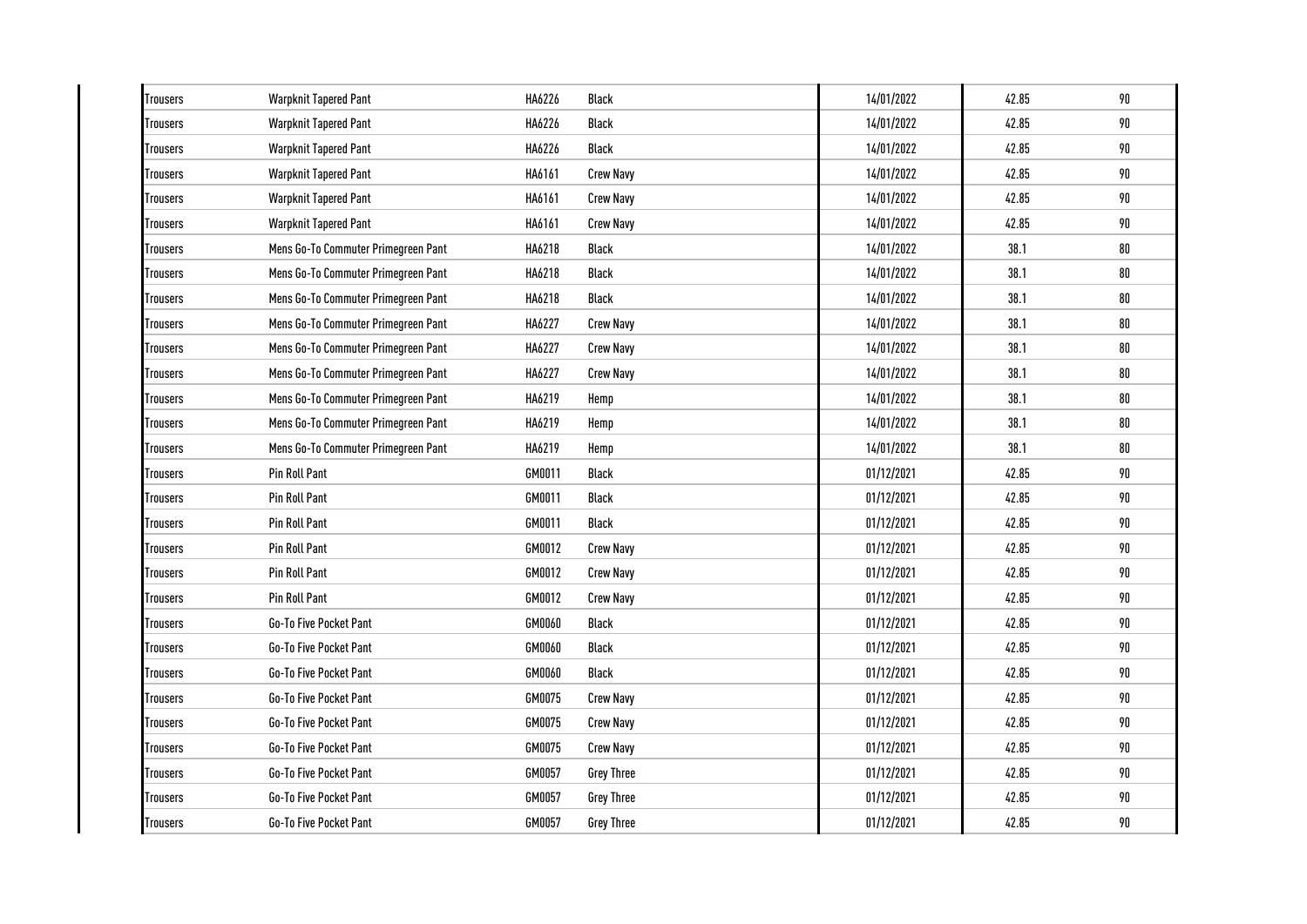| Trousers       | <b>Go-To Five Pocket Pant</b>            | GM3507        | <b>Clear Brown</b>    | 01/12/2021 | 42.85 | 90 |
|----------------|------------------------------------------|---------------|-----------------------|------------|-------|----|
| Trousers       | Go-To Five Pocket Pant                   | GM3507        | <b>Clear Brown</b>    | 01/12/2021 | 42.85 | 90 |
| Trousers       | Go-To Five Pocket Pant                   | GM3507        | <b>Clear Brown</b>    | 01/12/2021 | 42.85 | 90 |
| Trousers       | Mens Jogger Primegreen Pant              | HG3669        | Grey Three/Grey One   | 14/01/2022 | 38.1  | 80 |
| Trousers       | Mens Jogger Primegreen Pant              | HI5753        | <b>Black/Grey Six</b> | 14/01/2022 | 38.1  | 80 |
| Trousers       | Mens Jogger Primegreen Pant              | HG3670        | Crew Navy/Dark Marine | 14/01/2022 | 38.1  | 80 |
| Trousers       | Mens Ultimate365 Primegreen Tapered Pant | HA6206        | Black                 | 14/01/2022 | 35.7  | 75 |
| Trousers       | Mens Ultimate365 Primegreen Tapered Pant | HA6206        | <b>Black</b>          | 14/01/2022 | 35.7  | 75 |
| Trousers       | Mens Ultimate365 Primegreen Tapered Pant | HA6206        | <b>Black</b>          | 14/01/2022 | 35.7  | 75 |
| Trousers       | Mens Ultimate365 Primegreen Tapered Pant | HA6205        | <b>Crew Navy</b>      | 14/01/2022 | 35.7  | 75 |
| Trousers       | Mens Ultimate365 Primegreen Tapered Pant | HA6205        | <b>Crew Navy</b>      | 14/01/2022 | 35.7  | 75 |
| Trousers       | Mens Ultimate365 Primegreen Tapered Pant | HA6205        | <b>Crew Navy</b>      | 14/01/2022 | 35.7  | 75 |
| Trousers       | Mens Ultimate365 Primegreen Tapered Pant | HC6645        | Grey Five             | 14/01/2022 | 35.7  | 75 |
| Trousers       | Mens Ultimate365 Primegreen Tapered Pant | HC6645        | Grey Five             | 14/01/2022 | 35.7  | 75 |
| Trousers       | Mens Ultimate365 Primegreen Tapered Pant | HC6645        | Grey Five             | 14/01/2022 | 35.7  | 75 |
| Trousers       | Mens Ultimate365 Primegreen Tapered Pant | HA9134        | <b>Grey Three</b>     | 14/01/2022 | 35.7  | 75 |
| Trousers       | Mens Ultimate365 Primegreen Tapered Pant | HA9134        | <b>Grey Three</b>     | 14/01/2022 | 35.7  | 75 |
| Trousers       | Mens Ultimate365 Primegreen Tapered Pant | HA9134        | <b>Grey Three</b>     | 14/01/2022 | 35.7  | 75 |
| Trousers       | Mens Ultimate365 Primegreen Tapered Pant | HA1464        | Hemp                  | 14/01/2022 | 35.7  | 75 |
| Trousers       | Mens Ultimate365 Primegreen Tapered Pant | HA1464        | Hemp                  | 14/01/2022 | 35.7  | 75 |
| Trousers       | Mens Ultimate365 Primegreen Tapered Pant | HA1464        | Hemp                  | 14/01/2022 | 35.7  | 75 |
| Trousers       | Mens Ultimate365 Primegreen Tapered Pant | HA6204        | White                 | 14/01/2022 | 35.7  | 75 |
| Trousers       | Mens Ultimate365 Primegreen Tapered Pant | HA6204        | White                 | 14/01/2022 | 35.7  | 75 |
| Trousers       | Mens Ultimate365 Primegreen Tapered Pant | HA6204        | White                 | 14/01/2022 | 35.7  | 75 |
| Trousers       | Mens Ultimate365 Primegreen Tapered Pant | <b>HC5580</b> | <b>Team Power Red</b> | 14/01/2022 | 35.7  | 75 |
| Trousers       | Mens Ultimate365 Primegreen Tapered Pant | <b>HC5580</b> | <b>Team Power Red</b> | 14/01/2022 | 35.7  | 75 |
| <b>rousers</b> | Mens Ultimate365 Primegreen Tapered Pant | HC5580        | <b>Team Power Red</b> | 14/01/2022 | 35.7  | 75 |
| Trousers       | Mens Ultimate365 Primegreen Tapered Pant | HA9136        | <b>Blue Rush</b>      | 01/03/2022 | 35.7  | 75 |
| <b>rousers</b> | Mens Ultimate365 Primegreen Tapered Pant | HA9136        | <b>Blue Rush</b>      | 01/03/2022 | 35.7  | 75 |
| Trousers       | Mens Ultimate365 Primegreen Tapered Pant | HA9136        | <b>Blue Rush</b>      | 01/03/2022 | 35.7  | 75 |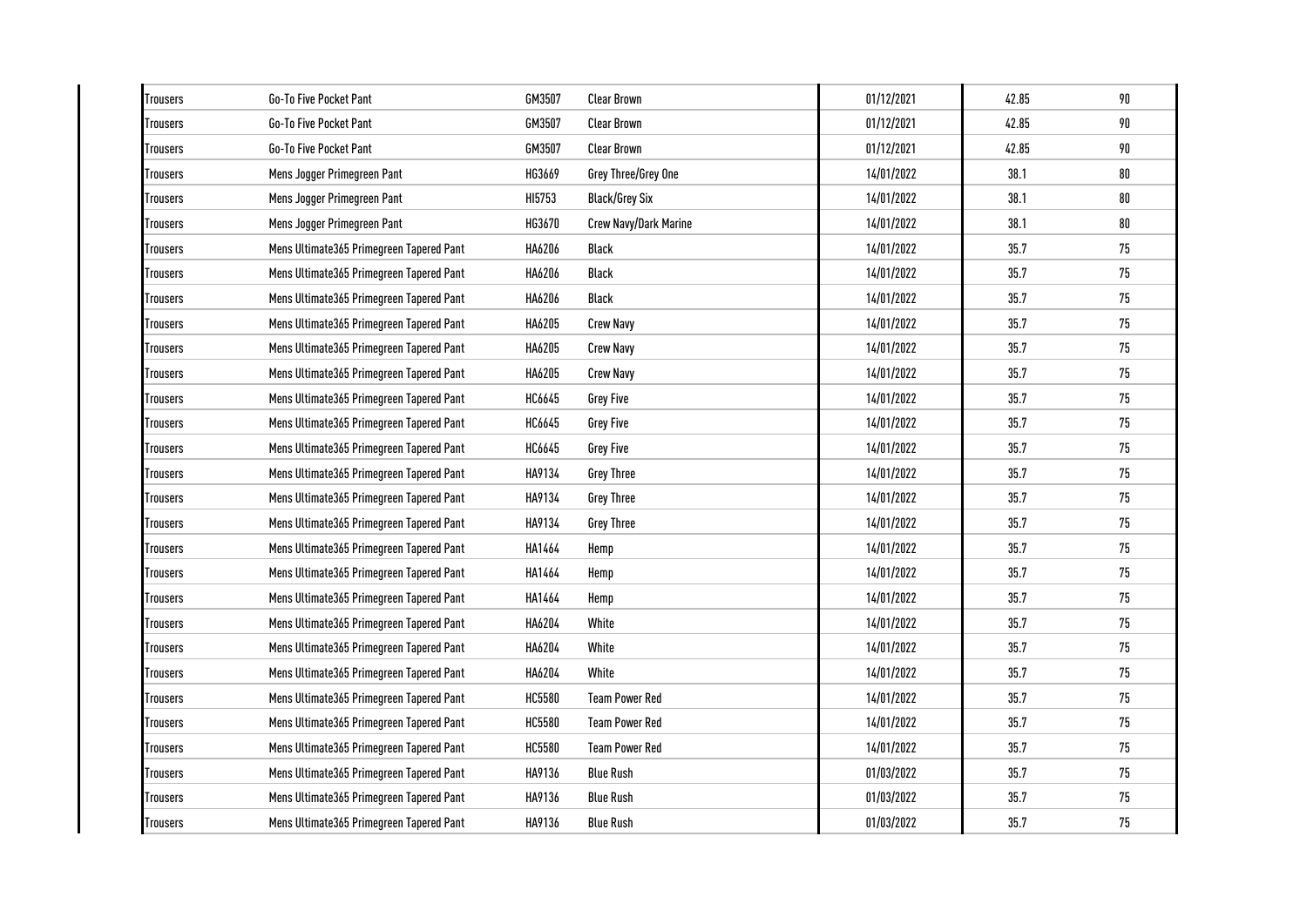| Shorts | Mens Go-To Recycled Materials Short | HA6207        | Black                              | 14/01/2022 | 33.35 | 70 |
|--------|-------------------------------------|---------------|------------------------------------|------------|-------|----|
| Shorts | Mens Go-To Recycled Materials Short | HA9131        | <b>Grey Three</b>                  | 14/01/2022 | 33.35 | 70 |
| Shorts | Mens Go-To Recycled Materials Short | HA9132        | <b>Crew Navy</b>                   | 14/01/2022 | 33.35 | 70 |
| Shorts | Mens Go-To Recycled Materials Short | HA9130        | Hemp                               | 14/01/2022 | 33.35 | 70 |
| Shorts | <b>Mens Primeblue Short</b>         | HA6130        | White                              | 14/01/2022 | 33.35 | 70 |
| Shorts | Mens Ultimate365 Flag Print Short   | HA9126        | Clear Brown/Hemp/White             | 14/01/2022 | 33.35 | 70 |
| Shorts | Mens Ultimate 365 Flag Print Short  | HC5577        | Black/Grey Three/White             | 14/01/2022 | 33.35 | 70 |
| Shorts | Mens Ultimate 365 Flag Print Short  | HA9122        | Crew Navy/Blue Rush/Semi Mint Rush | 01/03/2022 | 33.35 | 70 |
| Shorts | Ultimate 365 Core Short 8.5In       | GM0308        | Crew Navy                          | 01/12/2021 | 30.95 | 65 |
| Shorts | Ultimate365 Core Short 8.5In        | HA6125        | Grey Three                         | 14/01/2022 | 30.95 | 65 |
| Shorts | Ultimate365 Core Short 8.5In        | GL0154        | <b>Black</b>                       | 01/12/2021 | 30.95 | 65 |
| Shorts | Ultimate 365 Core Short 8.5In       | GS1475        | Hemp                               | 01/12/2021 | 30.95 | 65 |
| Shorts | Ultimate365 Core Short 8.5In        | HA6127        | <b>Blue Rush</b>                   | 01/03/2022 | 30.95 | 65 |
| Shorts | Ultimate 365 Core Short 8.5In       | <b>HE4209</b> | Semi Mint Rush                     | 01/03/2022 | 30.95 | 65 |
| Shorts | Ultimate365 Core Short 8.5In        | HA6135        | Pulse Lime                         | 02/05/2022 | 30.95 | 65 |
|        |                                     |               |                                    |            |       |    |

|          | <b>Men's Outerwear</b>              |         |                        |            |            |            |  |  |  |
|----------|-------------------------------------|---------|------------------------|------------|------------|------------|--|--|--|
| Category | Description                         | Article | Colour                 | Intro      | <b>WSP</b> | <b>RRP</b> |  |  |  |
| Jacket   | Golf Rain Rdy. Jacket               | FR1408  | <b>Collegiate Navy</b> | 01/12/2021 | 80.95      | 170        |  |  |  |
| Jacket   | Golf Rain Rdy. Jacket               | FR1407  | Black                  | 01/12/2021 | 80.95      | 170        |  |  |  |
| Trouser  | Adidas Rain Rdy. Pant               | GJ9440  | <b>Collegiate Navy</b> | 01/12/2021 | 66.65      | 140        |  |  |  |
| Trouser  | Adidas Rain Rdy. Pant               | GJ9440  | <b>Collegiate Navy</b> | 01/12/2021 | 66.65      | 140        |  |  |  |
| Trouser  | Adidas Rain Rdy. Pant               | GJ9440  | <b>Collegiate Navy</b> | 01/12/2021 | 66.65      | 140        |  |  |  |
| Trouser  | Adidas Rain Rdy. Pant               | GD1985  | Black                  | 01/12/2021 | 66.65      | 140        |  |  |  |
| Trouser  | Adidas Rain Rdy. Pant               | GD1985  | Black                  | 01/12/2021 | 66.65      | 140        |  |  |  |
| Trouser  | Adidas Rain Rdy. Pant               | GD1985  | Black                  | 01/12/2021 | 66.65      | 140        |  |  |  |
| Jacket   | <b>Golf Provisional Rain Jacket</b> | GD1981  | Black                  | 01/12/2021 | 52.4       | 110        |  |  |  |
| Jacket   | <b>Golf Provisional Rain Jacket</b> | GD1982  | <b>Collegiate Navy</b> | 01/12/2021 | 52.4       | 110        |  |  |  |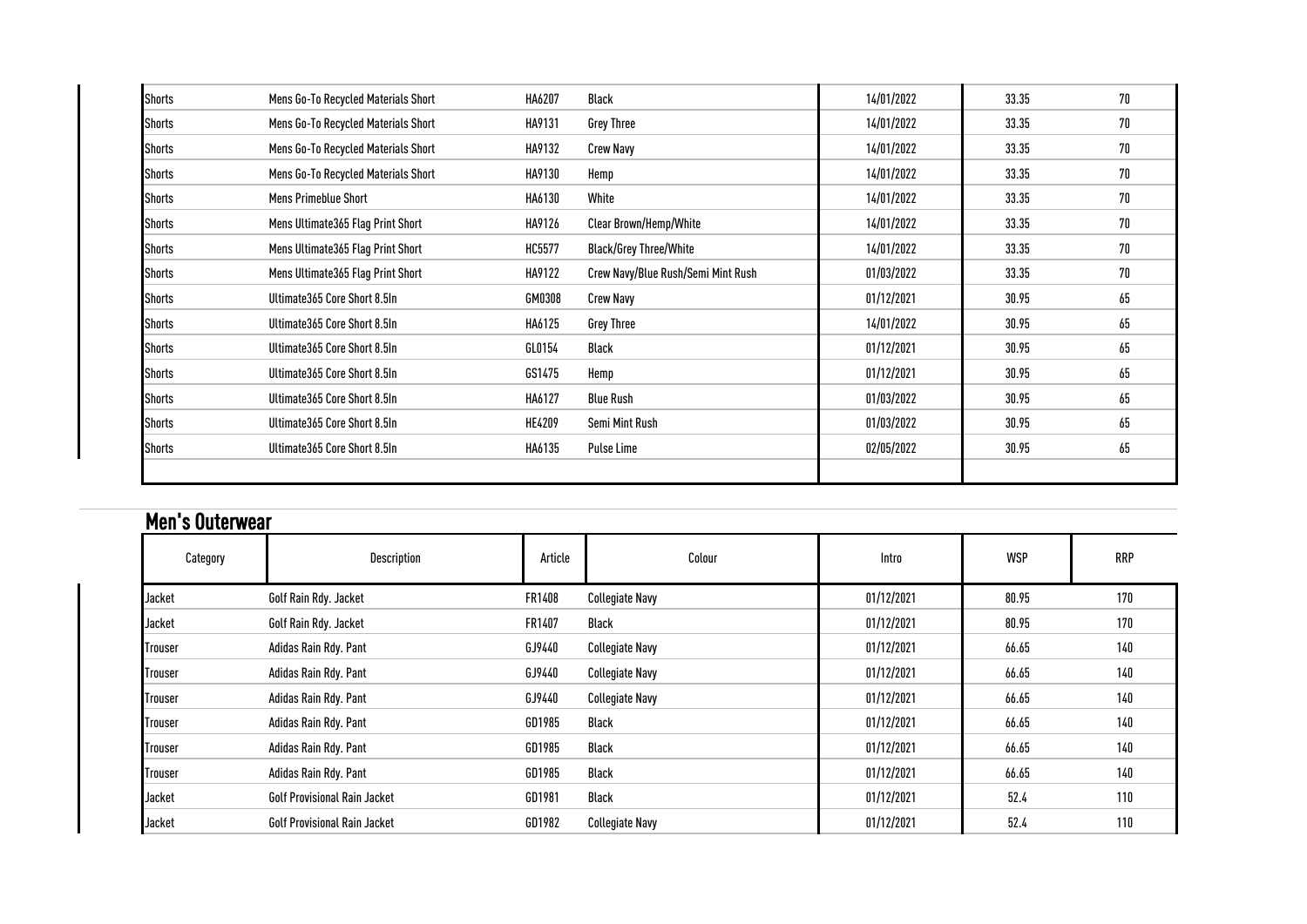| <b>Trouser</b> | <b>Provisional Pant</b>              | GD1986 | Black            | 01/12/2021 | 42.85 | 90  |
|----------------|--------------------------------------|--------|------------------|------------|-------|-----|
| Trouser        | <b>Provisional Pant</b>              | GD1986 | Black            | 01/12/2021 | 42.85 | 90  |
| Trouser        | <b>Provisional Pant</b>              | GD1986 | Black            | 01/12/2021 | 42.85 | 90  |
| Jacket         | Mens Core Primegreen Full Zip Jacket | H56797 | Black            | 14/01/2022 | 33.35 | 70  |
| Jacket         | Mens Core Primegreen Full Zip Jacket | H56796 | Crew Navy        | 14/01/2022 | 33.35 | 70  |
| Jacket         | <b>Frostguard Vest</b>               | H50987 | <b>Crew Navy</b> | 01/12/2021 | 76.2  | 160 |
| Jacket         | <b>Frostguard Vest</b>               | H50988 | Black            | 01/12/2021 | 76.2  | 160 |
| Jacket         | Frostguard Jacket                    | H50986 | Black            | 01/12/2021 | 85.7  | 180 |
| Jacket         | <b>Frostguard Jacket</b>             | H50984 | <b>Crew Navy</b> | 01/12/2021 | 85.7  | 180 |
|                |                                      |        |                  |            |       |     |

| Women's Polos      |                                 |         |                  |          |            |            |
|--------------------|---------------------------------|---------|------------------|----------|------------|------------|
| Category           | Description                     | Article | Colour           | Intro    | <b>WSP</b> | <b>RRP</b> |
| POLO SHIRTS        | PERFORMANCE SHORT SLEEVE POLO   | GT7936  | bright yellow    | 15.01.22 | 19.05      | 40         |
| POLO SHIRTS        | PERFORMANCE SHORT SLEEVE POLO   | GT7932  | bright orange    | 15.01.22 | 19.05      | 40         |
| <b>POLO SHIRTS</b> | PERFORMANCE SHORT SLEEVE POLO   | GT7927  | black            | 15.01.22 | 19.05      | 40         |
| <b>POLO SHIRTS</b> | PERFORMANCE SHORT SLEEVE POLO   | GT7931  | clear sky        | 15.01.22 | 19.05      | 40         |
| POLO SHIRTS        | PERFORMANCE SHORT SLEEVE POLO   | GT7928  | collegiate navy  | 15.01.22 | 19.05      | 40         |
| POLO SHIRTS        | PERFORMANCE SHORT SLEEVE POLO   | GT7934  | green            | 15.01.22 | 19.05      | 40         |
| POLO SHIRTS        | PERFORMANCE SHORT SLEEVE POLO   | GT7930  | collegiate royal | 15.01.22 | 19.05      | 40         |
| POLO SHIRTS        | PERFORMANCE SHORT SLEEVE POLO   | GV4712  | grey three       | 15.01.22 | 19.05      | 40         |
| POLO SHIRTS        | PERFORMANCE SHORT SLEEVE POLO   | GT7937  | solar pink       | 15.01.22 | 19.05      | 40         |
| POLO SHIRTS        | PERFORMANCE SHORT SLEEVE POLO   | GV4713  | real magenta     | 15.01.22 | 19.05      | 40         |
| POLO SHIRTS        | PERFORMANCE SHORT SLEEVE POLO   | GT7929  | collegiate red   | 15.01.22 | 19.05      | 40         |
| POLO SHIRTS        | PERFORMANCE SHORT SLEEVE POLO   | GT7926  | white            | 15.01.22 | 19.05      | 40         |
| <b>POLO SHIRTS</b> | HEAT.RDY SHORT SLEEVE POLO      | HH8605  | legacy burgundy  | 15.01.22 | 28.55      | 60         |
| POLO SHIRTS        | HEAT.RDY SHORT SLEEVE POLO      | HH8607  | black            | 15.01.22 | 28.55      | 60         |
| <b>POLO SHIRTS</b> | HEAT.RDY SHORT SLEEVE POLO      | HH8606  | crew navy        | 01.03.22 | 28.55      | 60         |
| <b>POLO SHIRTS</b> | <b>HEAT.RDY SLEEVELESS POLO</b> | HH8602  | almost pink      | 15.01.22 | 26.2       | 55         |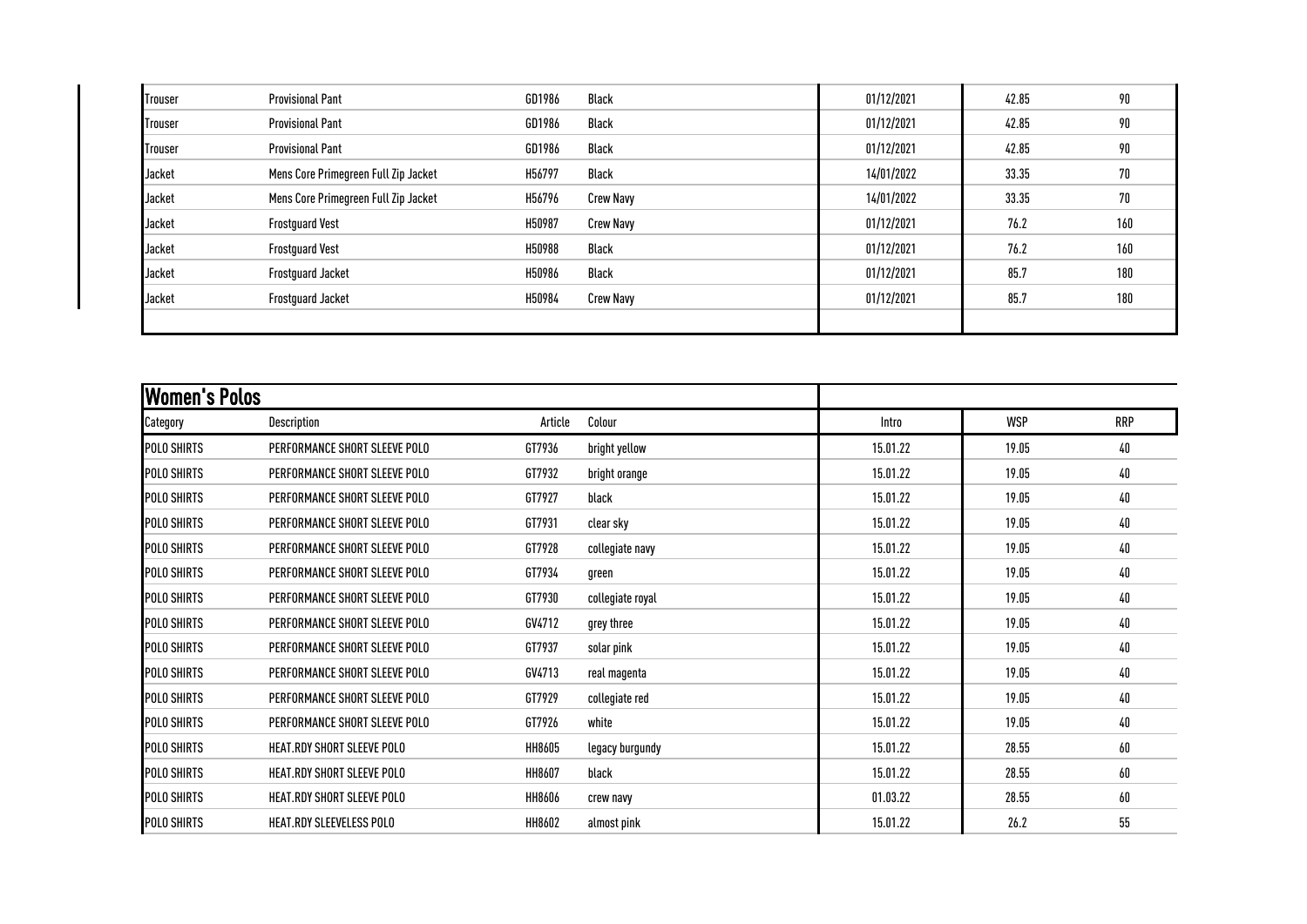| <b>POLO SHIRTS</b> | <b>HEAT.RDY SLEEVELESS POLO</b>             | HH8603        | blue rush                   | 01.03.22 | 26.2  | 55     |
|--------------------|---------------------------------------------|---------------|-----------------------------|----------|-------|--------|
| <b>POLO SHIRTS</b> | <b>HEAT.RDY SLEEVELESS POLO</b>             | HH8604        | white                       | 01.05.22 | 26.2  | 55     |
| <b>POLO SHIRTS</b> | HEAT.RDY MOCK                               | <b>HH8608</b> | almost pink                 | 15.01.22 | 33.35 | 70     |
| POLO SHIRTS        | HEAT.RDY MOCK                               | HH8609        | crew navy                   | 01.03.22 | 33.35 | 70     |
| POLO SHIRTS        | HEAT.RDY MOCK                               | HH8610        | white                       | 01.05.22 | 33.35 | 70     |
| POLO SHIRTS        | <b>GO-TO SHORT SLEEVE POLO SHIRT</b>        | HA6042        | crew navy                   | 15.01.22 | 28.55 | 60     |
| <b>POLO SHIRTS</b> | <b>GO-TO SHORT SLEEVE POLO SHIRT</b>        | HA3502        | white                       | 15.01.22 | 28.55 | 60     |
| <b>POLO SHIRTS</b> | <b>GO-TO SLEEVELESS POLO SHIRT</b>          | HA3503        | almost pink                 | 15.01.22 | 23.8  | 50     |
| <b>POLO SHIRTS</b> | <b>GO-TO SLEEVELESS POLO SHIRT</b>          | HA6040        | semi mint rush              | 01.03.22 | 23.8  | 50     |
| <b>POLO SHIRTS</b> | SPORT PERFORMANCE COLORBLOCKED POLO         | HA3447        | almost pink                 | 15.01.22 | 26.2  | 55     |
| <b>POLO SHIRTS</b> | SPORT PERFORMANCE JACQUARD POLO             | HG8382        | almost pink/white           | 15.01.22 | 26.2  | 55     |
| POLO SHIRTS        | SPORT PERFORMANCE JACQUARD POLO             | HG8383        | white                       | 15.01.22 | 26.2  | 55     |
| POLO SHIRTS        | SPORT PERFORMANCE JACQUARD POLO             | HA3386        | blue rush                   | 01.03.22 | 26.2  | 55     |
| POLO SHIRTS        | PRIMEBLUE SLEEVLESS POLO                    | HG4893        | white                       | 15.01.22 | 23.8  | $50\,$ |
| POLO SHIRTS        | PRIMEBLUE SLEEVLESS POLO                    | HA6446        | crew navy                   | 15.01.22 | 23.8  | 50     |
| POLO SHIRTS        | PRIMEBLUE SLEEVLESS POLO                    | HA3469        | legacy burgundy             | 15.01.22 | 23.8  | $50\,$ |
| POLO SHIRTS        | PRIMEBLUE SLEEVLESS POLO                    | HA3470        | pulse lime                  | 01.05.22 | 23.8  | $50\,$ |
| POLO SHIRTS        | <b>GRADIENT SLEEVELESS POLO</b>             | HA3471        | blue rush                   | 01.03.22 | 23.8  | 50     |
| POLO SHIRTS        | <b>GRADIENT SLEEVELESS POLO</b>             | HA3385        | legacy burgundy             | 15.01.22 | 23.8  | $50\,$ |
| POLO SHIRTS        | <b>GRADIENT SLEEVELESS POLO</b>             | HA3472        | pulse lime                  | 01.05.22 | 23.8  | $50\,$ |
| POLO SHIRTS        | <b>GRAPHIC T-SHIRT</b>                      | HA3479        | crew navy                   | 15.01.22 | 16.65 | 35     |
| POLO SHIRTS        | SPACEDYE SHORT SLEEVE POLO                  | HA3478        | almost pink/legacy burgundy | 15.01.22 | 23.8  | $50\,$ |
| <b>POLO SHIRTS</b> | SPACEDYE SHORT SLEEVE POLO                  | HF1577        | black/white                 | 15.01.22 | 23.8  | $50\,$ |
| POLO SHIRTS        | SPACEDYE SHORT SLEEVE POLO                  | HF1576        | crew navy/white             | 15.01.22 | 23.8  | 50     |
| POLO SHIRTS        | SPACEDYE SHORT SLEEVE POLO                  | HA6069        | white/black                 | 15.01.22 | 23.8  | $50\,$ |
| POLO SHIRTS        | SPACEDYE SHORT SLEEVE POLO                  | HA6068        | semi mint rush/blue rush    | 01.03.22 | 23.8  | $50\,$ |
| <b>POLO SHIRTS</b> | ESSENTIALS SLEEVELESS PRIMEGREEN POLO SHIRT | HA3480        | black/white                 | 15.01.22 | 16.65 | 35     |
| POLO SHIRTS        | <b>ESSENTIALS SHORT SLEEVE POLO</b>         | HA3482        | white                       | 15.01.22 | 19.05 | $40\,$ |
| <b>POLO SHIRTS</b> | ULTIMATE 365 PRINTED SHORT SLEEVE POLO      | HG8517        | almost pink                 | 15.01.22 | 28.55 | 60     |
| POLO SHIRTS        | ULTIMATE 365 PRINTED SHORT SLEEVE POLO      | HG8518        | crew navy                   | 01.03.22 | 28.55 | 60     |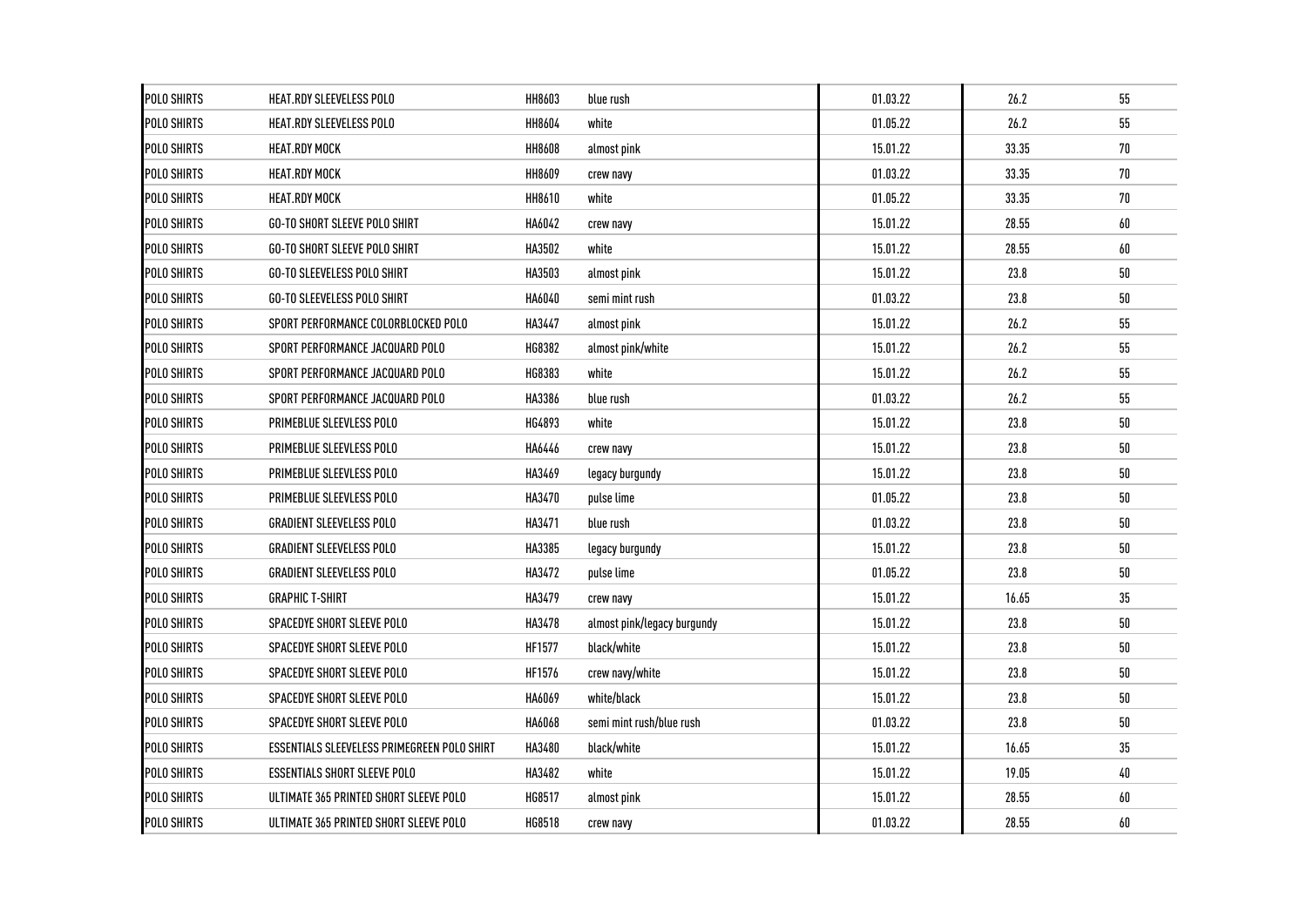| <b>POLO SHIRTS</b> | ULTIMATE 365 PRINTED SHORT SLEEVE POLO   | HG8519 | white            | 01.05.22 | 28.55 | 60 |
|--------------------|------------------------------------------|--------|------------------|----------|-------|----|
| <b>POLO SHIRTS</b> | ULTIMATE 365 SLEEVELESS POLO SHIRT       | HG8521 | ALMOST PINK      | 15.01.22 | 23.8  | 50 |
| <b>POLO SHIRTS</b> | ULTIMATE 365 SLEEVELESS POLO SHIRT       | HG8522 | <b>CREW NAVY</b> | 01.03.22 | 23.8  | 50 |
| <b>POLO SHIRTS</b> | ULTIMATE 365 SLEEVELESS POLO SHIRT       | HG8520 | WHITE            | 01.05.22 | 23.8  | 50 |
| POLO SHIRTS        | UPF 50 SOLID LONG SLEEVE POLO            | HA3424 | black            | 15.01.22 | 30.95 | 65 |
| <b>POLO SHIRTS</b> | UPF 50 SOLID LONG SLEEVE POLO            | HA3423 | white            | 15.01.22 | 30.95 | 65 |
| <b>POLO SHIRTS</b> | ULTIMATE 365 SOLID SLEEVELESS POLO SHIRT | HA6044 | almost pink      | 15.01.22 | 19.05 | 40 |
| <b>POLO SHIRTS</b> | ULTIMATE 365 SOLID SLEEVELESS POLO SHIRT | GV4715 | black            | 15.01.22 | 19.05 | 40 |
| <b>POLO SHIRTS</b> | ULTIMATE 365 SOLID SLEEVELESS POLO SHIRT | GL6698 | crew navy        | 15.01.22 | 19.05 | 40 |
| POLO SHIRTS        | ULTIMATE 365 SOLID SLEEVELESS POLO SHIRT | GL6699 | white            | 15.01.22 | 19.05 | 40 |
| <b>POLO SHIRTS</b> | ULTIMATE 365 SOLID SLEEVELESS POLO SHIRT | HA6045 | blue rush        | 01.03.22 | 19.05 | 40 |
| <b>POLO SHIRTS</b> | ULTIMATE 365 SOLID SHORT SLEEVE POLO     | GM5429 | black            | 15.01.22 | 23.8  | 50 |
| <b>POLO SHIRTS</b> | ULTIMATE 365 SOLID SHORT SLEEVE POLO     | GL6705 | crew navy        | 15.01.22 | 23.8  | 50 |
| POLO SHIRTS        | ULTIMATE 365 SOLID SHORT SLEEVE POLO     | GL6707 | white            | 15.01.22 | 23.8  | 50 |
| <b>POLO SHIRTS</b> | ULTIMATE 365 SOLID SHORT SLEEVE POLO     | HA6047 | pulse lime       | 01.05.22 | 23.8  | 50 |

|                | <b>Women's Layering &amp; Outerwear</b> |         |                 |          |            |            |
|----------------|-----------------------------------------|---------|-----------------|----------|------------|------------|
| Category       | Description                             | Article | Colour          | Intro    | <b>WSP</b> | <b>RRP</b> |
| <b>JACKETS</b> | HEAT.RDY QUARTER ZIP HOODIE             | HA6053  | black           | 15.01.22 | 52.4       | 110        |
| <b>JACKETS</b> | COLD.RDY FULL ZIP JACKET                | GR3538  | black           | 15.01.22 | 42.85      | 90         |
| <b>JACKETS</b> | COLD.RDY FULL ZIP JACKET                | GU3926  | white           | 15.01.22 | 42.85      | 90         |
| <b>JACKETS</b> | <b>TEXTURE FULL ZIP J</b>               | HA3382  | almost pink     | 15.01.22 | 33.35      | 70         |
| <b>JACKETS</b> | <b>TEXTURE FULL ZIP J</b>               | HA3395  | black           | 15.01.22 | 33.35      | 70         |
| <b>JACKETS</b> | <b>TEXTURE FULL ZIP J</b>               | HA3394  | crew navy       | 15.01.22 | 33.35      | 70         |
| <b>JACKETS</b> | <b>TEXTURE FULL ZIP J</b>               | HA3383  | legacy burgundy | 15.01.22 | 33.35      | 70         |
| <b>JACKETS</b> | <b>TEXTURE FULL ZIP J</b>               | HA3400  | white           | 15.01.22 | 33.35      | 70         |
| <b>JACKETS</b> | <b>TEXTURE FULL ZIP J</b>               | HG4330  | semi mint rush  | 01.03.22 | 33.35      | 70         |
| <b>JACKETS</b> | <b>TEXTURE FULL ZIP J</b>               | HA3389  | pulse lime      | 01.05.22 | 33.35      | 70         |
| <b>JACKETS</b> | <b>ESSENTIALS BOMBER JACKET</b>         | HA3432  | white           | 15.01.22 | 38.1       | 80         |
| <b>JACKETS</b> | PRIMEBLUE QUARTER ZIP JACKET            | HA3458  | blue rush mel.  | 01.03.22 | 42.85      | 90         |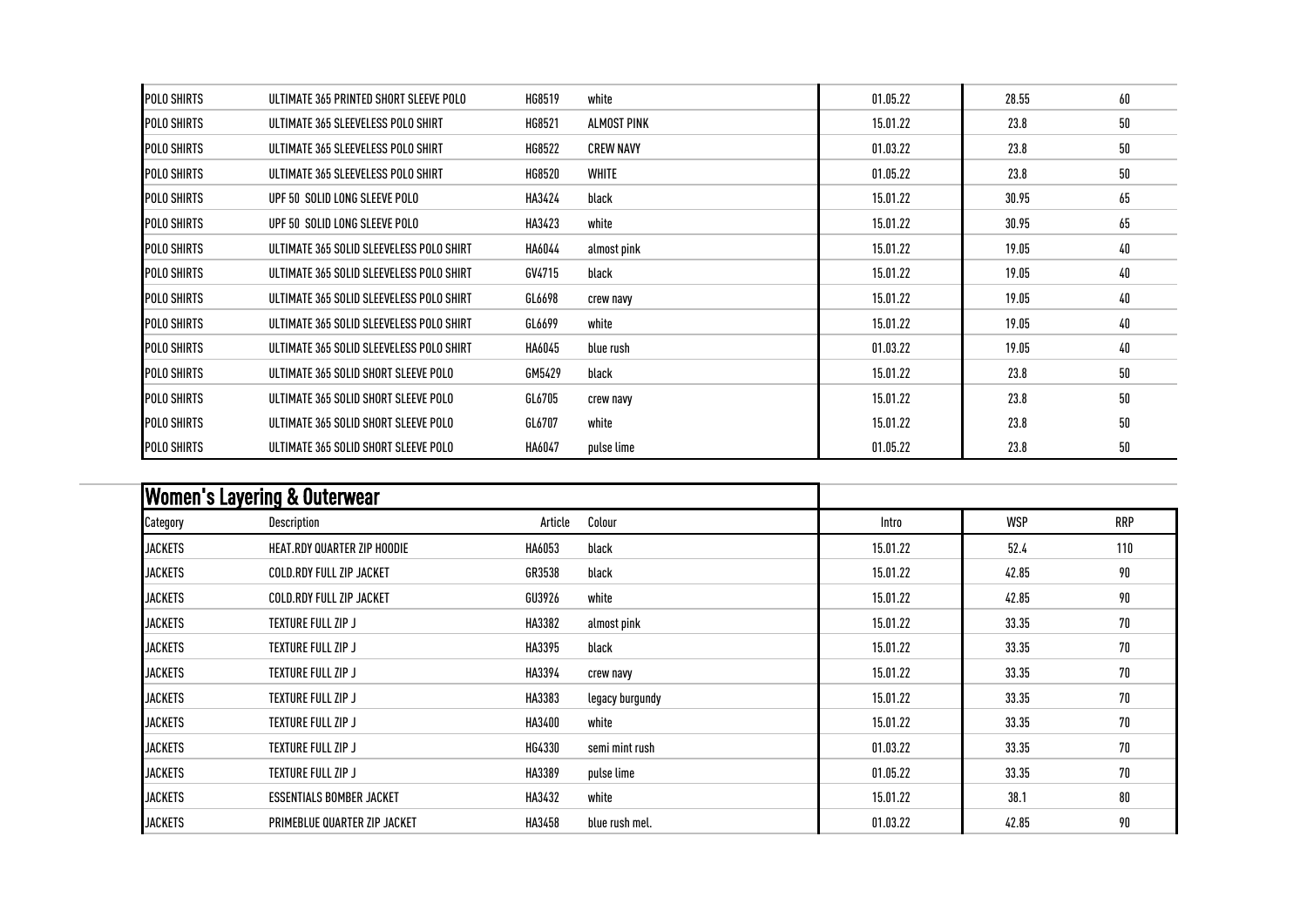| <b>JACKETS</b>     | PRIMEBLUE QUARTER ZIP JACKET | HA3463 | pulse lime mel.   | 01.05.22 | 42.85 | 90  |
|--------------------|------------------------------|--------|-------------------|----------|-------|-----|
| <b>SWEATSHIRTS</b> | ESSENTIALS SLUB HOODIE       | HA3397 | almost pink/white | 15.01.22 | 33.35 | 70  |
| <b>SWEATSHIRTS</b> | ESSENTIALS SLUB HOODIE       | HA3476 | black/white       | 15.01.22 | 33.35 | 70  |
| <b>JACKETS</b>     | ESSENTIALS FULL ZIP JACKET   | HA6448 | black             | 15.01.22 | 35.7  | 75  |
| <b>JACKETS</b>     | ESSENTIALS FULL ZIP JACKET   | HA3441 | crew navy         | 15.01.22 | 35.7  | 75  |
| <b>JACKETS</b>     | RAIN.RDY JACKET              | FT0694 | black             | 15.01.22 | 76.2  | 160 |
| <b>JACKETS</b>     | PROVISIONAL JACKET           | FT5951 | black             | 15.01.22 | 57.15 | 120 |
| <b>JACKETS</b>     | FROSTGUARD JACKET            | H48517 | black             | 15.01.22 | 76.2  | 160 |

| <b>Women's Bottoms</b>  |                                    |               |                 |          |            |            |
|-------------------------|------------------------------------|---------------|-----------------|----------|------------|------------|
| Category                | Description                        | Article       | Colour          | Intro    | <b>WSP</b> | <b>RRP</b> |
| <b>SKIRTS / DRESSES</b> | <b>SPORT DRESS</b>                 | HC0241        | legacy burgundy | 15.01.22 | 47.6       | 100        |
| <b>SKIRTS / DRESSES</b> | <b>SPORT DRESS</b>                 | HA6055        | black           | 15.01.22 | 47.6       | 100        |
| <b>SKIRTS / DRESSES</b> | <b>SPORT DRESS</b>                 | HA6054        | crew navy       | 01.03.22 | 47.6       | 100        |
| <b>SKIRTS / DRESSES</b> | <b>P.BLUE DRESS</b>                | <b>HE1592</b> | black           | 15.01.22 | 38.1       | 80         |
| <b>SKIRTS / DRESSES</b> | <b>P.BLUE DRESS</b>                | HE1593        | crew navy       | 15.01.22 | 38.1       | 80         |
| <b>SKIRTS / DRESSES</b> | SPORT PERFORMANCE COLORBLOCK DRESS | HA3455        | white           | 15.01.22 | 35.7       | 75         |
| <b>SKIRTS / DRESSES</b> | SPORT SKORT 15"                    | HA3438        | legacy burgundy | 15.01.22 | 38.1       | 80         |
| <b>SKIRTS / DRESSES</b> | <b>SPORT SKORT 15"</b>             | HA6049        | black           | 15.01.22 | 38.1       | 80         |
| <b>SKIRTS / DRESSES</b> | <b>SPORT SKORT 15"</b>             | HA6048        | crew navy       | 01.03.22 | 38.1       | $80\,$     |
| <b>SKIRTS / DRESSES</b> | <b>ESS GRADIENT SKORT 16"</b>      | HA3456        | pulse lime      | 01.05.22 | 30.95      | 65         |
| <b>SKIRTS / DRESSES</b> | PRIMEBLUE SPORT SKORT 16"          | HA3426        | almost pink     | 15.01.22 | 35.7       | 75         |
| <b>SKIRTS / DRESSES</b> | PRIMEBLUE SPORT SKORT 16"          | HG1195        | white           | 15.01.22 | 35.7       | 75         |
| <b>SKIRTS / DRESSES</b> | PRIMEBLUE SPORT SKORT 16"          | HA3460        | black           | 15.01.22 | 35.7       | 75         |
| <b>SKIRTS / DRESSES</b> | PRIMEBLUE SPORT SKORT 16"          | HA3467        | crew navy       | 15.01.22 | 35.7       | 75         |
| <b>SKIRTS / DRESSES</b> | PRIMEBLUE SPORT SKORT 16"          | HA3428        | semi mint rush  | 01.03.22 | 35.7       | 75         |
| <b>SKIRTS / DRESSES</b> | ULT365 SOLID SKORT 18"             | HA3404        | black           | 15.01.22 | 33.35      | 70         |
| <b>SKIRTS / DRESSES</b> | ULT365 SOLID SKORT 18"             | HA3403        | crew navy       | 15.01.22 | 33.35      | 70         |
| <b>SKIRTS / DRESSES</b> | ULT365 SOLID SKORT 18"             | HA3402        | white           | 15.01.22 | 33.35      | 70         |
| SKIRTS / DRESSES        | ULTIMATE365 PRINTED SKORT 16"      | <b>HF6070</b> | almost pink     | 15.01.22 | 33.35      | 70         |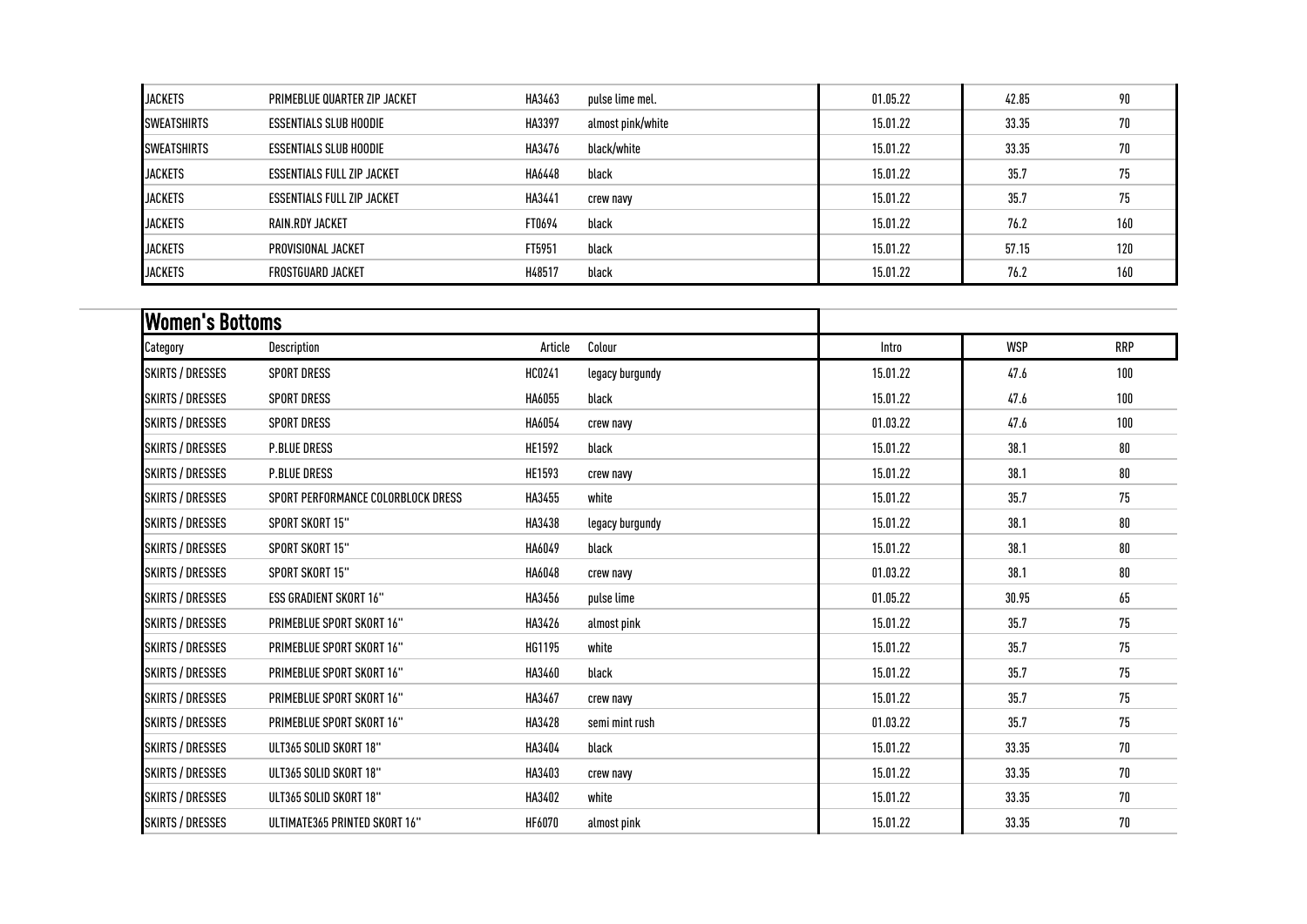| <b>SKIRTS / DRESSES</b> | ULTIMATE365 PRINTED SKORT 16" | HG8524 | crew navy       | 01.03.22 | 33.35 | 70     |
|-------------------------|-------------------------------|--------|-----------------|----------|-------|--------|
| SKIRTS / DRESSES        | ULTIMATE365 PRINTED SKORT 16" | HF6072 | white           | 01.05.22 | 33.35 | $70\,$ |
|                         |                               |        | <b>PANTS</b>    |          |       |        |
| <b>TIGHTS</b>           | HEAT.RDY LEGGING              | HA6051 | black           | 15.01.22 | 30.95 | 65     |
| <b>TIGHTS</b>           | HEAT.RDY LEGGING              | HA6056 | crew navy       | 15.01.22 | 30.95 | 65     |
| <b>PANTS</b>            | <b>GO-TO COMMUTER PANT</b>    | HA3487 | black           | 15.01.22 | 33.35 | $70\,$ |
| <b>PANTS</b>            | PRIMEBLUE JOGGER              | HA3473 | black           | 15.01.22 | 35.7  | 75     |
| <b>PANTS</b>            | PRIMEBLUE JOGGER              | HA3475 | crew navy       | 15.01.22 | 35.7  | 75     |
| <b>PANTS</b>            | PRINTED ANKLE PANT            | HG8523 | almost pink     | 15.01.22 | 35.7  | 75     |
| <b>PANTS</b>            | PULLON ANKLE PANT             | HA3408 | black           | 15.01.22 | 33.35 | 70     |
| <b>PANTS</b>            | PULLON ANKLE PANT             | HA3407 | crew navy       | 15.01.22 | 33.35 | 70     |
| <b>PANTS</b>            | PULLON ANKLE PANT             | HA3406 | legacy burgundy | 15.01.22 | 33.35 | $70\,$ |
| <b>PANTS</b>            | PULLON ANKLE PANT             | HA3405 | white           | 15.01.22 | 33.35 | $70\,$ |
|                         |                               |        |                 |          |       |        |
| <b>PANTS</b>            | FULL LENGTH PANT              | GL6693 | black           | 15.01.22 | 35.7  | 75     |
| <b>PANTS</b>            | FULL LENGTH PANT              | GL6693 | black           | 15.01.22 | 35.7  | 75     |
| <b>PANTS</b>            | FULL LENGTH PANT              | GL6693 | black           | 15.01.22 | 35.7  | 75     |
| <b>PANTS</b>            | FULL LENGTH PANT              | GL6689 | crew navy       | 15.01.22 | 35.7  | 75     |
| <b>PANTS</b>            | FULL LENGTH PANT              | GL6689 | crew navy       | 15.01.22 | 35.7  | 75     |
| <b>PANTS</b>            | FULL LENGTH PANT              | GL6689 | crew navy       | 15.01.22 | 35.7  | 75     |
| <b>PANTS</b>            | FULL LENGTH PANT              | GL6695 | white           | 15.01.22 | 35.7  | 75     |
| <b>PANTS</b>            | FULL LENGTH PANT              | GL6695 | white           | 15.01.22 | 35.7  | 75     |
| <b>PANTS</b>            | FULL LENGTH PANT              | GL6695 | white           | 15.01.22 | 35.7  | 75     |
| <b>PANTS</b>            | PROVISIONAL PANT              | GR3616 | black           | 15.01.22 | 47.6  | 100    |
| <b>PANTS</b>            | PROVISIONAL PANT              | GR3616 | black           | 15.01.22 | 47.6  | 100    |
| <b>PANTS</b>            | PROVISIONAL PANT              | GR3616 | black           | 15.01.22 | 47.6  | 100    |
|                         |                               |        | <b>SHORTS</b>   |          |       |        |
| <b>SHORTS</b>           | SOLID 5 INCH SHORT            | GK8496 | black           | 15.01.22 | 33.35 | $70\,$ |
| <b>SHORTS</b>           | SOLID 5 INCH SHORT            | GN7156 | crew navy       | 15.01.22 | 33.35 | 70     |
| <b>SHORTS</b>           | SOLID 5 INCH SHORT            | GK8495 | white           | 15.01.22 | 33.35 | 70     |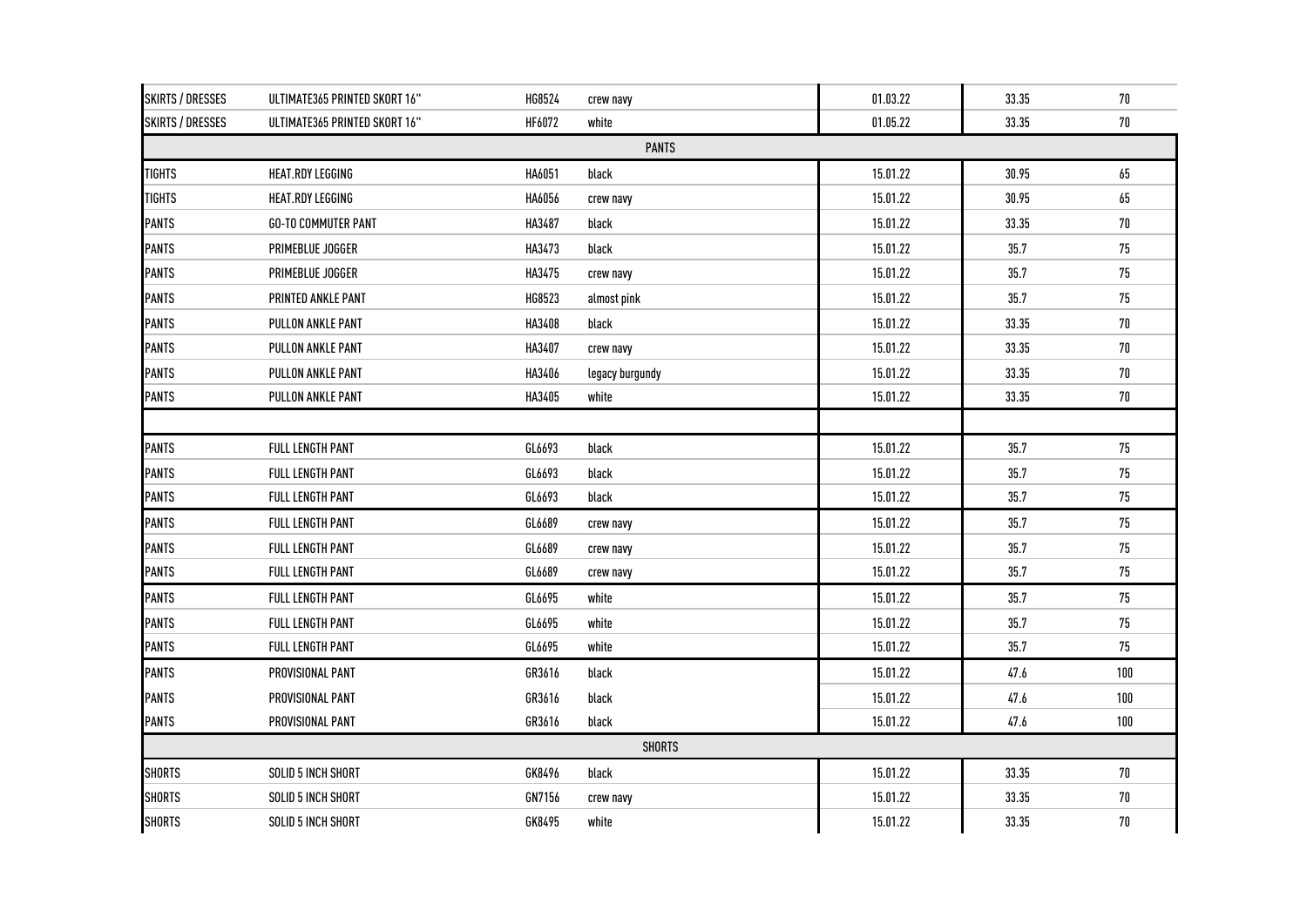| <b>SHORTS</b> | MODERN BERMUDA SHORT | HA3410 | black     | 15.01.22 | 35.   | ل / |
|---------------|----------------------|--------|-----------|----------|-------|-----|
| <b>SHORTS</b> | MODERN BERMUDA SHORT | HA3409 | crew navy | 15.01.22 | 35.   | ل / |
| <b>SHORTS</b> | <b>GO-TO SHORT</b>   | HA3489 | crew navy | 15.01.22 | 33.35 | 70  |
| <b>SHORTS</b> | <b>GO-TO SHORT</b>   | HA3495 | white     | 15.01.22 | 33.35 | 70  |

## Inclusive sizing

| POLO SHIRTS      | UPF 50 SOLID LONG SLEEVE POLO | HA3396        | white       | 15.01.22 | 30.95 | 65 |
|------------------|-------------------------------|---------------|-------------|----------|-------|----|
| POLO SHIRTS      | UPF 50 SOLID LONG SLEEVE POLO | HA6450        | almost pink | 15.01.22 | 30.95 | 65 |
| <b>JACKETS</b>   | TEXTURE FULL ZIP J            | H56490        | almost pink | 15.01.22 | 33.35 | 70 |
| <b>JACKETS</b>   | TEXTURE FULL ZIP J            | H56491        | black       | 15.01.22 | 33.35 | 70 |
| SKIRTS / DRESSES | <b>P.BLUE DRESS</b>           | <b>HF1578</b> | black       | 15.01.22 | 38.1  | 80 |
| SKIRTS / DRESSES | SPORT PERFROMANCE SKORT       | HA6452        | almost pink | 15.01.22 | 33.35 | 70 |
| SKIRTS / DRESSES | SPORT PERFROMANCE SKORT       | HA6453        | black       | 15.01.22 | 33.35 | 70 |
| PANTS            | STRETCH WOVEN JOGGER          | HA6454        | black       | 15.01.22 | 33.35 | 70 |

| Youth              |                                |         |                                        |          |            |            |
|--------------------|--------------------------------|---------|----------------------------------------|----------|------------|------------|
| Category           | Description                    | Article | Colour                                 | Intro    | <b>WSP</b> | <b>RRP</b> |
| <b>POLO SHIRTS</b> | PRIMEBLUE BOYS POLO SHIRT      | HA6447  | <b>BLACK/PULSE LIME S22/WHITE</b>      | 15.01.22 | 16.65      | 35         |
| <b>POLO SHIRTS</b> | PRIMEBLUE BOYS POLO SHIRT      | HA5028  | CREW NAVY S21/BLUE RUSH S22/WHITE      | 15.01.22 | 16.65      | 35         |
| <b>POLO SHIRTS</b> | BOYS GRAPHIC POLO SHIRT        | HC0251  | BLACK/PULSE LIME S22/WHITE             | 15.01.22 | 19.05      | 40         |
| <b>POLO SHIRTS</b> | <b>BOYS GRAPHIC POLO SHIRT</b> | HC0250  | SEMI MINT RUSH S22/BLUE RUSH S22/WHITE | 15.01.22 | 19.05      | 40         |
| <b>POLO SHIRTS</b> | <b>BOYS FLAG POLO SHIRT</b>    | HD4952  | <b>BLUE RUSH S22</b>                   | 15.01.22 | 18.1       | 38         |
| <b>POLO SHIRTS</b> | <b>BOYS FLAG POLO SHIRT</b>    | HD4953  | PULSE LIME S22                         | 15.01.22 | 18.1       | 38         |
| <b>POLO SHIRTS</b> | <b>BOYS PIQUE POLO SHIRT</b>   | HA4977  | <b>BLUE RUSH S22</b>                   | 15.01.22 | 14.3       | 30         |
| <b>POLO SHIRTS</b> | <b>BOYS PIQUE POLO SHIRT</b>   | HA4978  | WHITE                                  | 15.01.22 | 14.3       | 30         |
| <b>POLO SHIRTS</b> | THREE STRIPE POLO              | HF3092  | BLACK                                  | 15.01.22 | 16.65      | 35         |
| <b>POLO SHIRTS</b> | THREE STRIPE POLO              | FP9360  | <b>COLLEGIATE RED</b>                  | 15.01.22 | 16.65      | 35         |
| <b>POLO SHIRTS</b> | THREE STRIPE POLO              | GR1286  | <b>CREW NAVY S21</b>                   | 15.01.22 | 16.65      | 35         |